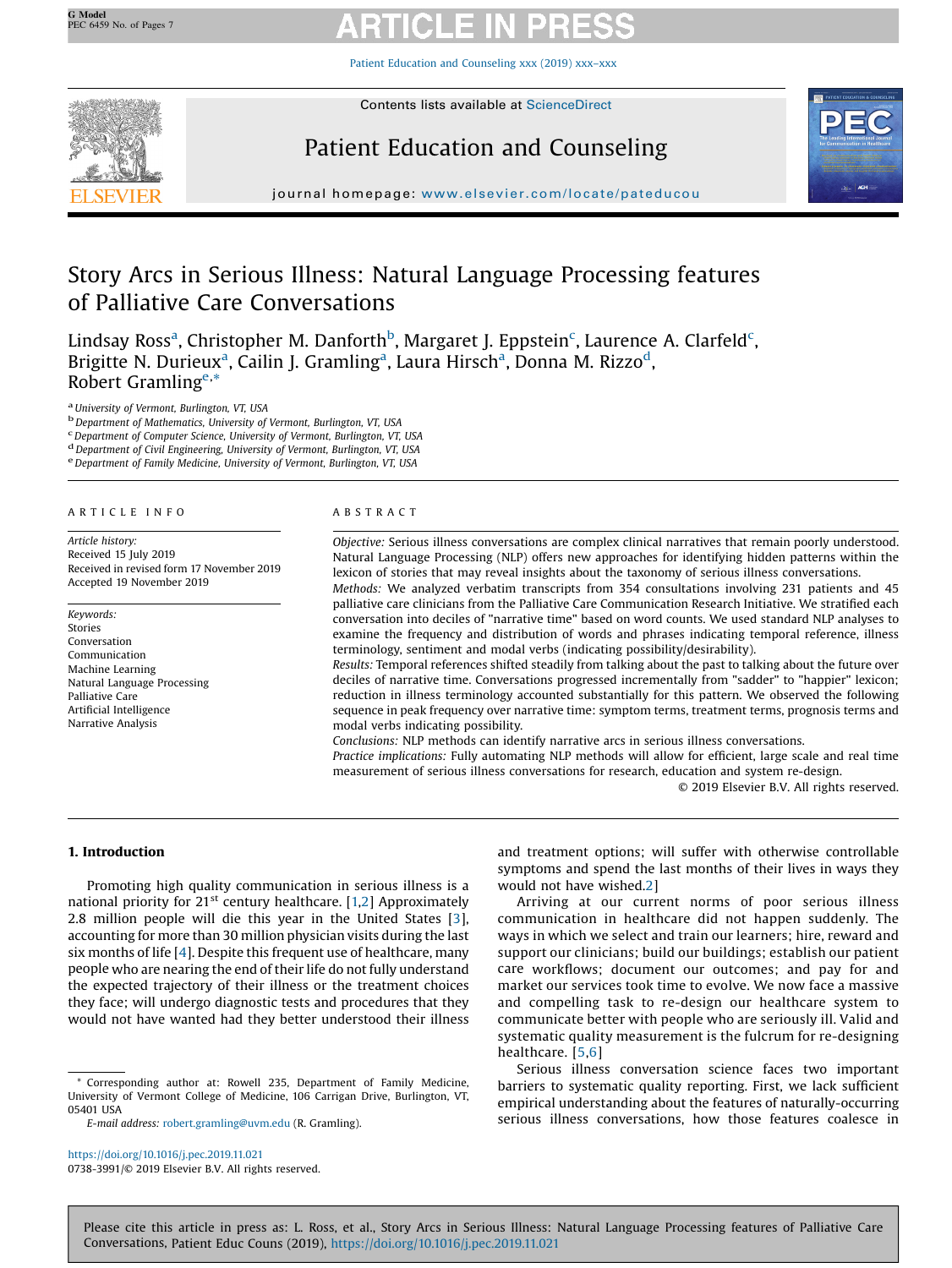observable patterns, and how the context in which those conversations happen influences the patterns that indicate high quality. Second, traditional human coding methods for measuring serious conversations are slow and resource intensive, thus precluding timely quality reporting in routine healthcare settings. [[7](#page-6-0)] Rapid advances in Natural Language Processing (NLP) and artificial intelligence, however, are improving our capacity to recognize and interpret complex features of clinical conversations automatically [8–[11](#page-6-0)]. Most notably, Sen et al. applied NLP methods to examine physician-patient conversations in outpatient oncology. [\[12](#page-6-0)] They observed that the frequency and patterns of words spoken by the physician could distinguish conversations subsequently rated by patients as higher versus lower quality communication. [\[12](#page-6-0)] In this work, we use NLP to analyze features of serious illness conversations in a setting typically characterized by high quality communication that, to our knowledge, has yet to be characterized using NLP methods: inpatient palliative care consultation [13–[17\]](#page-6-0).

Palliative care serious illness conversations center around concepts of suffering and shared decision making, both of which require acute understanding of the person who is ill. [[18,19\]](#page-6-0) Understanding the person – how they define who they are, how they make meaning from their experiences, what suffering means for them and how decisions might affect them– happens over an arc of conversation and frequently organizes in the form of narrative [20–[22\]](#page-6-0). This work is conceptually grounded in a Narrative Analysis  $[23]$  $[23]$ ,<sup>[24](#page-6-0)</sup> model of spoken stories proposed by the sociolinguist William Labov and endorsed in computational linguistics for the automated analysis of stories. [\[25\]](#page-6-0) Labov proposes that understanding the meaning of spoken narrative requires close attention to the order in which the unfolding story is oriented in time, which topics are shared earlier and which later, and how the teller evaluates those topics [[24,26](#page-6-0)].

Serious illness conversation narratives are complex, relational and dynamic. At the individual level, each conversation is unique. However, related work observes that computational methods can identify lexical patterns within the trajectory of unique narratives when they are analyzed together in very large samples. [\[27](#page-6-0)] Revealing these patterns helped literary science to better understand the taxonomy of modern fiction [\[28](#page-6-0)]. This study takes an initial step toward similar advances in healthcare communication science by describing the aggregate structure of serious illness conversation story arcs in the natural palliative care consultation setting.

# 2. Methods

# 2.1. Overview

This is a cross-sectional analysis of 354 verbatim transcripts of audio-recorded inpatient palliative care consultations. We programmed NLP methods to do three things. First, we divided each conversation into ten even segments of narrative time defined by the number of words in that conversation's transcript. Second, we identified the frequency and timing of specific target words or phrases representing a reference to time, illness, sentiment or possibility/desirability. Third, we described the trajectories of these words/phrase types across deciles of narrative time.

# 2.2. Context & Participants

As described more fully elsewhere, [[29](#page-6-0)] the Palliative Care Communication Research Initiative (PCCRI) is a multisite observational cohort study, conducted between January 2014 and May 2016, at the University of Rochester (New York) and University of California, San Francisco. All hospitalized patients referred for palliative care consultation during the study period were eligible

for the study if they met the following criteria: diagnosed with metastatic cancer; English-speaking; older than 21 years of age; able to consent for research or had an established healthcare proxy who was able to do so. Patients were excluded if they had a "Comfort Measures Only" designation on their Medical Orders for Life Sustaining Treatment form or were already receiving hospice care at the time of referral. The PCCRI enrolled 45 palliative care physicians, physician fellows or nurse practitioners and 240 patient participants. Four of these patients withdrew, three died, and two were discharged before the palliative care consultation happened. This analysis includes the 354 conversations among the 231 patients with at least one visit.

# 2.3. Data Collection

All participants completed informed consent and a brief selfreport questionnaire at the time of enrollment (i.e., same day as the palliative care consultation). Prior to entry of the palliative care team, a research assistant unobtrusively placed a small digital audio-recorder with a built-in multidirectional microphone in the hospital room and initiated the recording. After the consultation, the research coordinator ended the recording. All participants were instructed how to stop recording should they wish; none did so.

Up to the first three visits with the palliative care team were audio-recorded and subsequently transcribed verbatim. Verbatim transcripts were formatted for natural language processing without removal or re-interpretation of any speech content.

# 2.4. Natural Language Processing Measures

### 2.4.1. Temporal Reference

The Natural Language Toolkit (NLTK; [www.nltk.org](http://www.nltk.org)) is an open source package used for working with human language data, utilizing text processing libraries for part of speech classification. NLTK assigns a part of speech label for individual verbs, but does not consider verb phrases, presenting a problem for accurate assignment of temporal reference categories. Some commonlyused verb forms in the English language—such as the base form and the participle forms—cannot be categorized validly into their temporal referent categories without considering the preceding words of the verb phrase (e.g., "will run"/"had run" or "was running"/"am running"/"will be running"). Others, such as the present perfect progressive (e.g., "has been running"), cross temporal categories. Therefore, we created a new NLP verb phrase dictionary based on the verbs in our serious illness conversation corpus to extend the existing NLTK tense assignment for verb forms requiring more lexical context. For verb phrases, especially those crossing temporal categories, each word of the phrase is labeled. For example, our NLP algorithm classifies "have been running" as two words labeled "present" (i.e., "have", "running") and one as past (i.e., "been"). This approach systematically and substantially reduces overall NLP misclassification. We anticipate that emerging ML methods may help to more fully resolve the complexity of inferring temporal reference in conversation. Our temporal reference NLP method is open source and available at [www.vermontconversationlab.com](http://www.vermontconversationlab.com).

## 2.4.2. Sentiment Score

We assess the sentiment of a palliative care conversation using an approximately 10,000 word sentiment dictionary called labMT (language assessment by Mechanical Turk). [[30](#page-6-0)] Described in detail at hedonometer.org, this word list was developed by first combining the 5,000 most frequently used words found in each of four separate sources: three years of tweets, 20 years of New York Times articles, 200 years of books scanned by Google, and 60 years of music lyrics. In sum, a total of roughly 10,000 unique words were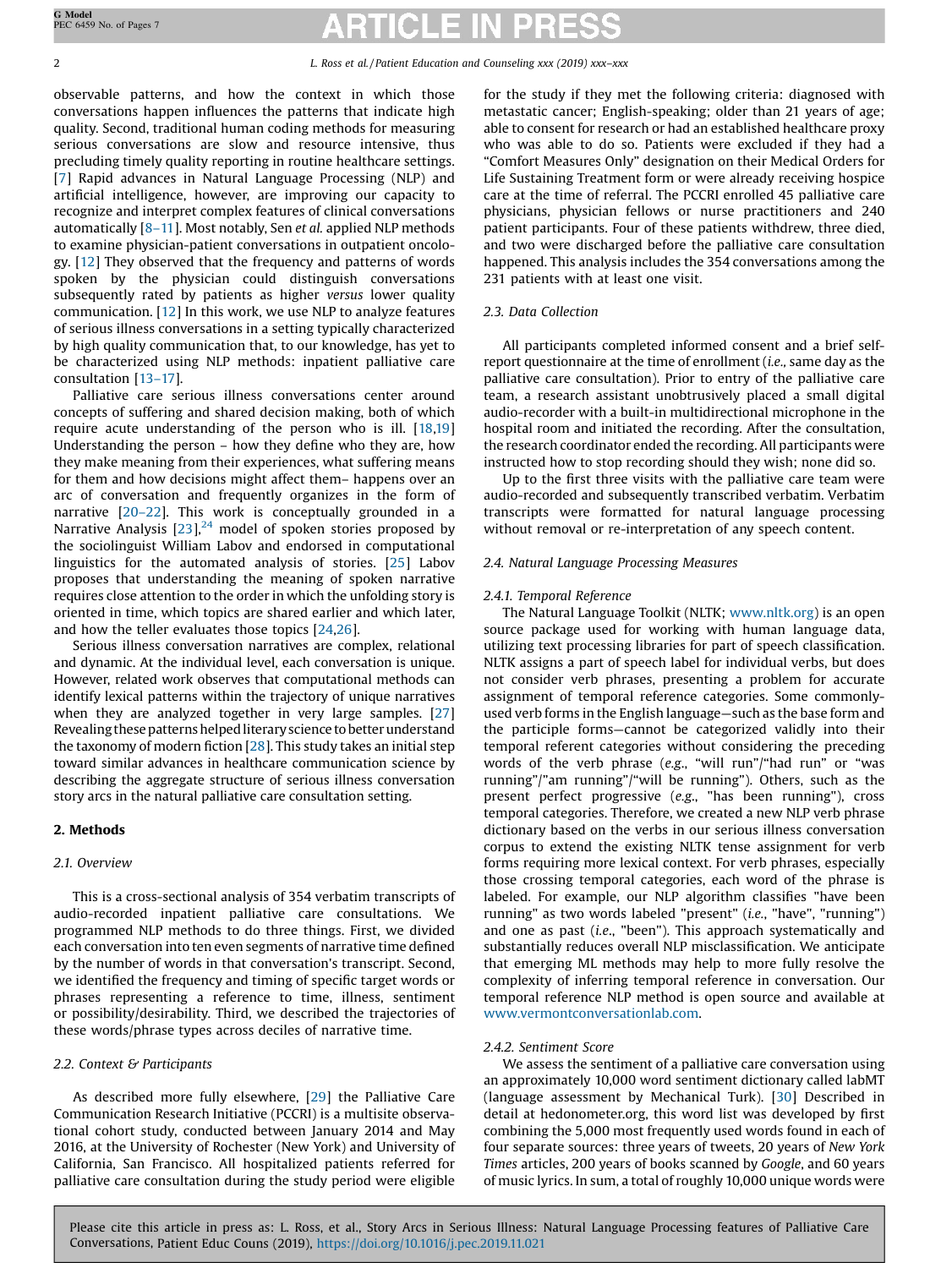# L. Ross et al. / Patient Education and Counseling xxx (2019) xxx–xxx 3 3

<span id="page-2-0"></span>identified when combining the four sources. A total of 50 individuals then scored the sentiment of each of these words on a scale from 1 (sad), 5 (neutral), to 9 (happy). For example, the words "worse", "of", and "happy" received average scores of 2.77, 4.94, and 8.30 respectively. We calculated a sentiment score for each decile of narrative time by averaging word-related sentiment weighted for word frequency. As indicated during construction of labMT, we excluded words in the neutral range (4 to 6) in order to focus on words having a tangible impact on emotion during crowd-sourcing calibration. [[30\]](#page-6-0)

Since the labMT list was compiled and scored for sentiment in 2011, several studies have compared word scores across different corpora, participants, and languages. [[31](#page-6-0)] While the health status of participants in those studies was not queried, labMT sentiment scores do correlate very strongly with several other dictionaries [[32](#page-6-0)], and Twitter sentiment measured using labMT has been shown to correlate well with traditional survey-based measures of population level well-being [\[33](#page-6-0)].

# 2.4.3. Illness Terms

We created groupings of symptom, treatment, and prognosis terms to investigate how the usage of these terms fluctuated over time in palliative care conversations. To create groupings with relative stability, we only considered words used more than 100 times in the full conversation dataset. Among the 17,041 unique words in our dataset, 947 occurred more than one hundred times. We identified terms typically used when referring to symptoms, treatments or prognoses in this list of 947 words (see Appendix for final word lists).

# 2.4.4. Modal Verbs

Modal verbs are auxiliary verbs utilized to express desirability or possibility; they are used to show whether or not we believe something is certain, probable or possible. The modal verbs we identified for this analysis are "can", "could", "may", "might", "shall", "should", "will", "would", and "must".

### 2.4.5. Human Subjects

The PCCRI study was approved by the Protection of Human Subjects committees at the University of Rochester, University of San Francisco and the University of Vermont.

# 2.5. Analytic Approach

## 2.5.1. Narrative Time

When analyzing trends in word usage over time, we use the concept of "narrative time", [\[27\]](#page-6-0) where each conversation's timeline is normalized to represent the percentage of the conversation words that have occurred up to that moment. For example, the appearance of the  $100<sup>th</sup>$  word in a conversation of length 10,000 words would indicate 1% of narrative time has passed, whereas in a conversation of length 1,000 words it would indicate that 10% of narrative time has passed. To analyze trends in word use, we split the conversation into deciles of narrative time. We chose deciles to offer a sufficient number of categories with which to observe trends over narrative time while maintaining adequate numbers of observations per category for stable estimation. We conducted two sets of sensitivity analyses. First, we evaluated how categorizing narrative time into fewer or more groups (e.g., 5, 25, 50, 100) affected our observed trends. Second, we excluded 50 conversations of fewer than 1,250 words  $\sim$  10 minutes or shorter) or six outlier conversations longer than 10,000 words. Neither changed the interpretations of our findings.

### 2.5.2. Relative word frequency by decile of Narrative Time

Using the aggregate data of all conversations in the dataset, we calculated the number of times a type of word or phrase of interest appeared in each decile of narrative time. We then divided this frequency by the number of times the word or phrase of interest appears in the full conversation narrative. This creates a relative frequency by decile such that the sum of all decile relative frequencies will equal 1 for each word or phrase type. We used this relative frequency approach instead of an absolute frequency approach in order to directly visualize trajectories of words having different absolute frequencies in the same graphical image.

# 2.5.3. Estimating reliability of sentiment scores

To assess the reliability of the sentiment assigned to each decile, we calculated the sentiment of each decile 100 times with a random 10% of the words removed. This helps quantify the extent to which usage of any specific words substantially impacts a decile's sentiment score, and ultimately demonstrates the statistical strength of the change in sentiment over time. In all cases, the observed trends remained qualitatively unchanged.

### 2.5.4. Sentiment Attribution by Word-Shift Graphs

In order to reveal the words responsible for differences in sentiment scores across deciles of narrative time, we use wordshift graphs as detailed in Dodds et al. [[30](#page-6-0)] The sentiment of a reference group of words (e.g., the average sentiment of all words that appeared in decile two) is measured against a comparison group of words (e.g., the average sentiment of all words that appeared in decile nine). Words are rank-ordered by their contribution to the difference in sentiment between these two corpora and graphically represented in a histogram.



Fig. 1. Distribution of the number of words per conversation.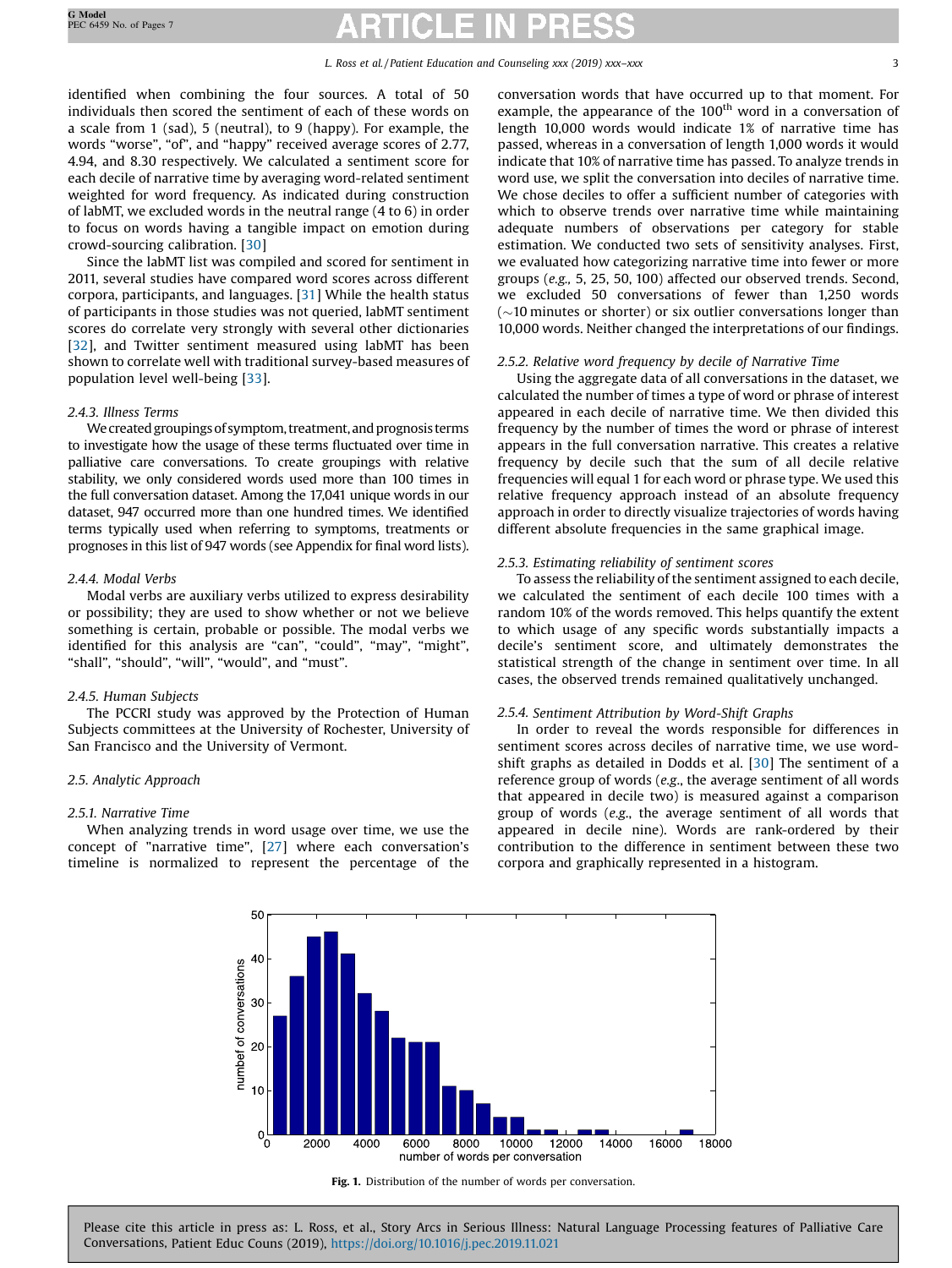4 L. Ross et al. / Patient Education and Counseling xxx (2019) xxx–xxx

# 3. Results

Among the 231 patient participants, 114 (49%) were women, 29 (13%) identified as Black or African American, 62 (27%) were younger than age 55 years and 64 (28%) were older than 70 years, 140 (61%) were financially insecure and 67 (29%) completed a 4-year college degree. Metastatic cancers of the colon, breast or prostate were the most common (50, 22%), followed by those of the lung (49, 21%) and non-colon gastrointestinal tract (42, 18%). Patient participants lived for a median of 37 days (Interquartile range: 12 days, 97 days).

Among the 45 participating palliative care specialists, 25 (56%) were women and 16 (36%) were in palliative care practice for at least 5 years. Twenty-two (49%) were attending physicians, 13 (29%) were physician fellows, and 6 (13%) were nurse practitioners.

The number of words per conversation demonstrated a skewed distribution, ranging from 196 to 17,200 with a median of 3,355 words per conversation [\(Fig.](#page-2-0) 1).

# 3.1. Temporal Reference

Verbs/verb phrases referring to the present are roughly 3 times more prevalent than references to either past or future



Fig. 2. Change in temporal reference over narrative time. Legend: Change in temporal reference over narrative time. Fig. 2a) Distribution of past, present and future references across deciles; each curve is normalized across all deciles, such that the data points on each curve sum to 1.0. Fig. 2b) Relative proportion of past and future references, such that the proportion of future (left yaxis) is equal to  $1$  – the proportion of past (right y-axis) within each decile. The legends show the total number of words/phrases per curve and the statistics from linear regression; the regression lines are not shown to avoid clutter.

but show no significant change in frequency of usage over the course of the conversation (Fig. 2a). However, references to the past decrease and references to the future increase over narrative time (Fig. 2a) such that the relative proportions of temporal reference to the future compared to the past demonstrate a nearly monotonic increase as the shared narrative unfolds (Fig. 2b).

# 3.2. Sentiment Scores

Patterns in sentiment of the lexicon suggest that conversations become "happier" with the passage of narrative time (Fig. 3). The sentiment score is 5.91 in the first decile, drops to 5.82 in the second decile, then increases in a stepwise fashion to reach 6.08 in the final decile. To put these sentiment scores into perspective, we made comparisons to the Hedonometer [\[30](#page-6-0)] website ([http://](http://hedonometer.org) [hedonometer.org](http://hedonometer.org)), which scores a random 10% of all English tweets daily using the same sentiment method in this study. On days when tragic world events happened, the scores were similar to deciles one and two (e.g., 2017 terrorist attack in Barcelona = 5.92; 2016 mass shooting in Pulse nightclub in Orlando = 5.84). In contrast, some common U.S. holidays exhibit scores similar to decile ten (e.g., Easter 2017 = 6.08; Mother's Day 2018 = 6.09). The change in sentiment over time in palliative care conversations thus moves from "sad" to "happy" in terms of societally assigned word valences.

The first and last deciles demonstrate more frequent use of higher sentiment score words and less frequent use of lower sentiment score words than in their nearest decile neighbor. Compared to decile two, the first decile includes greeting words (i.e., "hi" and "hello") and terms such as "okay", "good", and "nice" that have higher sentiment score values more often and uses negation words such as "not", "don't", "doesn't", "didn't", and "no" that have lower sentiment score values less often. Similarly, in comparison to the ninth decile, the last decile includes more gratitude or departing words (e.g., "thank", "thanks") that have high sentiment values more often and negation words less often. Both the first and the last decile use illness terms (e.g., "cancer", "pain" and "death") substantially less frequently than their neighboring decile.

When excluding the beginning (i.e., greeting) and ending (i.e., departing) deciles of the conversation narrative, decreasing use of illness words (e.g., "cancer", "pain") contributed substantively to the rise in sentiment ([Fig.](#page-4-0) 4).



Fig. 3. Change in sentiment score over narrative time.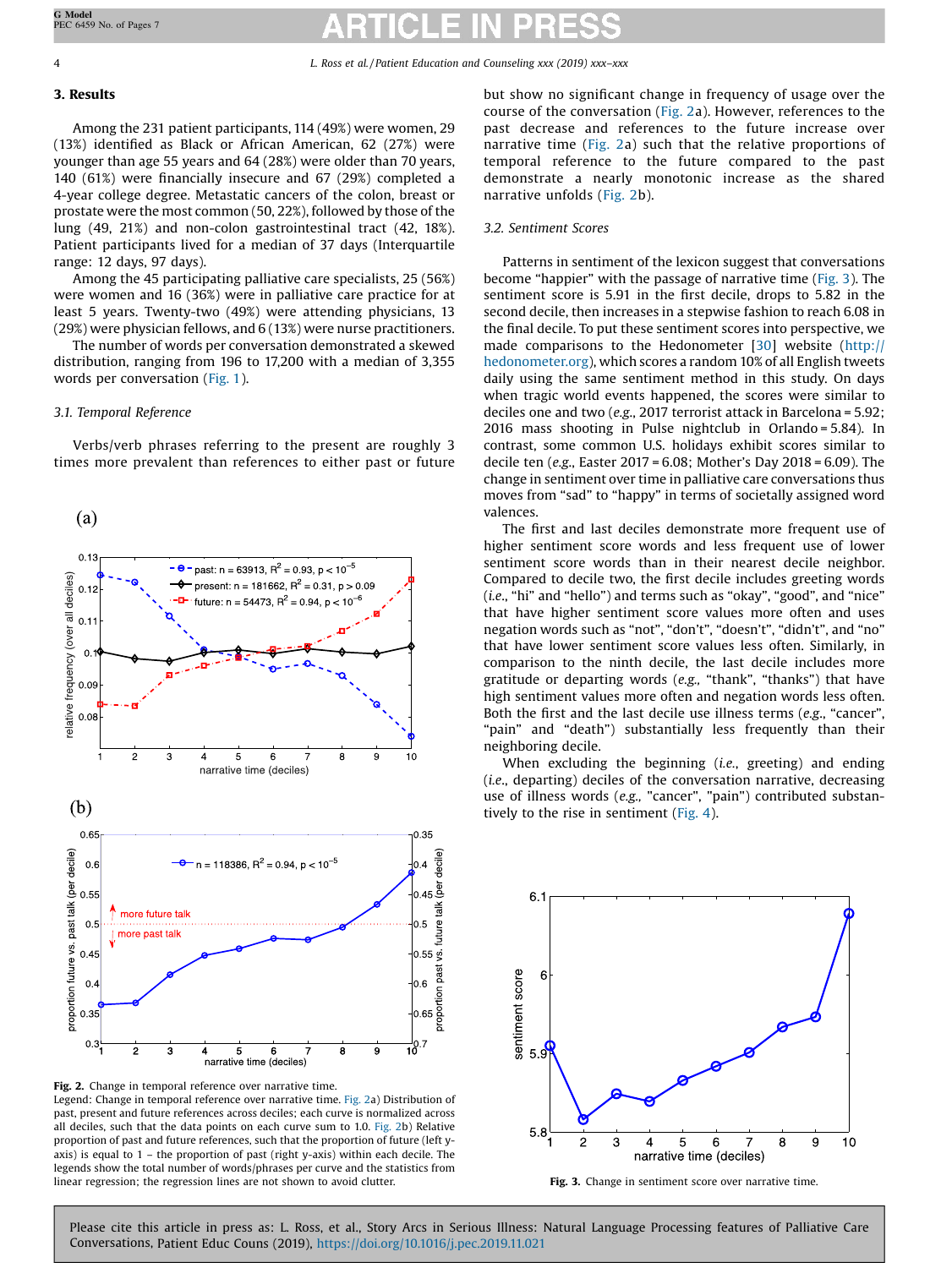L. Ross et al. / Patient Education and Counseling xxx (2019) xxx–xxx 5

<span id="page-4-0"></span>

Fig. 4. Word shift histogram of top words affecting sentiment score between deciles two and nine.

Legend: The top 23 words driving the change in sentiment score from the second to the ninth decile. The right side represents which word differences contribute to increasing the sentiment score and the left represents which word differences contribute to lowering the sentiment score. The + and – symbols and yellow and blue colors indicate direction of the assigned word valence (i.e., + (yellow) means happier than neutral; - (blue) means sadder than neutral). The up/down arrows indicate whether a word was used more or less frequently. The summary bars at the top indicate that a decrease in sadder terms is the largest contributor to the increase in sentiment score from decile 2 to decile 9.

# 3.3. Illness Terms and Modal Verbs

The frequencies of symptom, treatment, and prognosis terms peak successively during deciles 2, 4, and 6, respectively and drop substantially during the final third of the conversation (Fig. 5). The relative frequency of modal verbs increases fairly steadily over narrative time, peaking in decile 9 (Fig. 5).



Fig. 5. Illness Terms and Modal Verbs.

Legend: Changes in illness terms and modal verbs over narrative time. Each curve is normalized across all deciles, such that the data points on each curve sum to 1.0. The symbols indicate the deciles with the largest magnitudes for each curve and the legend indicates the absolute number of terms in each curve.

# 3.4. Modal Verbs

We see that the relative frequency of modal verbs increases over narrative time, peaking in the ninth decile (Fig. 5).

# 4. Discussion and Conclusions

# 4.1. Discussion

We used NLP to evaluate the lexicon of naturally-occurring palliative care conversations and observed four patterns in word usage over narrative time that present potential feature targets for further investigation. First, we observed that participants' reference to time changed substantially over the course of a conversation. The conversation narrative progressed steadily from referencing the past more frequently than the future at the beginning to the future more frequently than the past at the end. Second, the sentiment associated with the words used from the beginning to the end of the conversation progressed steadily from "sadder" to "happier". We observed that this change was due, in large part, to changing patterns in use of illness terminology. Third, the trajectories of terminology referring to symptoms, treatment and prognosis peaked sequentially over time. Last, the use of modal verbs indicating possibility/desirability rose over the course of the conversation, peaking after prognosis terms. Below, we organize our thoughts about what hypotheses these findings might catalyze regarding our understanding of palliative care conversations and how these feature targets might be valuable in forthcoming research.

How speakers reference time and what this means in human discourse have long been foci for linguists and philosophers of language. [\[34,35\]](#page-6-0) The purpose of Palliative Care is to understand, prevent and treat suffering. Human suffering is a highly variable existential experience that can have its roots in the past, present, and future [\[36](#page-6-0)]. Therapeutic conversation about suffering is dynamic and relational, often moving fluidly between painful meanings and joyful ones. The patterns of verb-related temporal reference exhibited in our findings suggest that time is an important dimension of the unfolding narrative in palliative care conversations. Often times, understanding whether an English speaking person is talking about the past, present or future requires more context than the verb conjugation or verb phrase (e.g., "I am at a conference next week."). [[34,35,37](#page-6-0)] Our analysis of temporal reference advances previous NLP methods by expanding interpretation of single base verbs or verb participles (e.g., "laugh", "laughing") to verb phrases (e.g., "will laugh"; "was laughing") and improving the categorization of temporal reference. Our method will still make errors given the complexity of the ways the people use language in conversation. For example, the algorithm will occasionally mistake nouns and verbs (e.g., "laugh") and categorize some future and past references as "present" but we do not expect that this substantially changes the observed global trajectory of the narrative progressing from "past" to "future".

Second, we observed that the emotional valence of the words used in palliative care conversations rises incrementally towards a more positive global sentiment over narrative time. The PCCRI cohort study focused on clinical contexts where specialty palliative care was asked to visit with acutely ill hospitalized patients and their families specifically to help with decision-making about medical treatments in the context of advanced cancer. [[29](#page-6-0)] These are often emotion-filled conversations in which patients contemplate medical prognoses and available treatment options amid the terror of potential death and dying [[13](#page-6-0),[14,16](#page-6-0),38–[40\]](#page-6-0). In fact, as described in the Results, the sentiment score of words used in the early part of the conversation align with terrifying events. When people are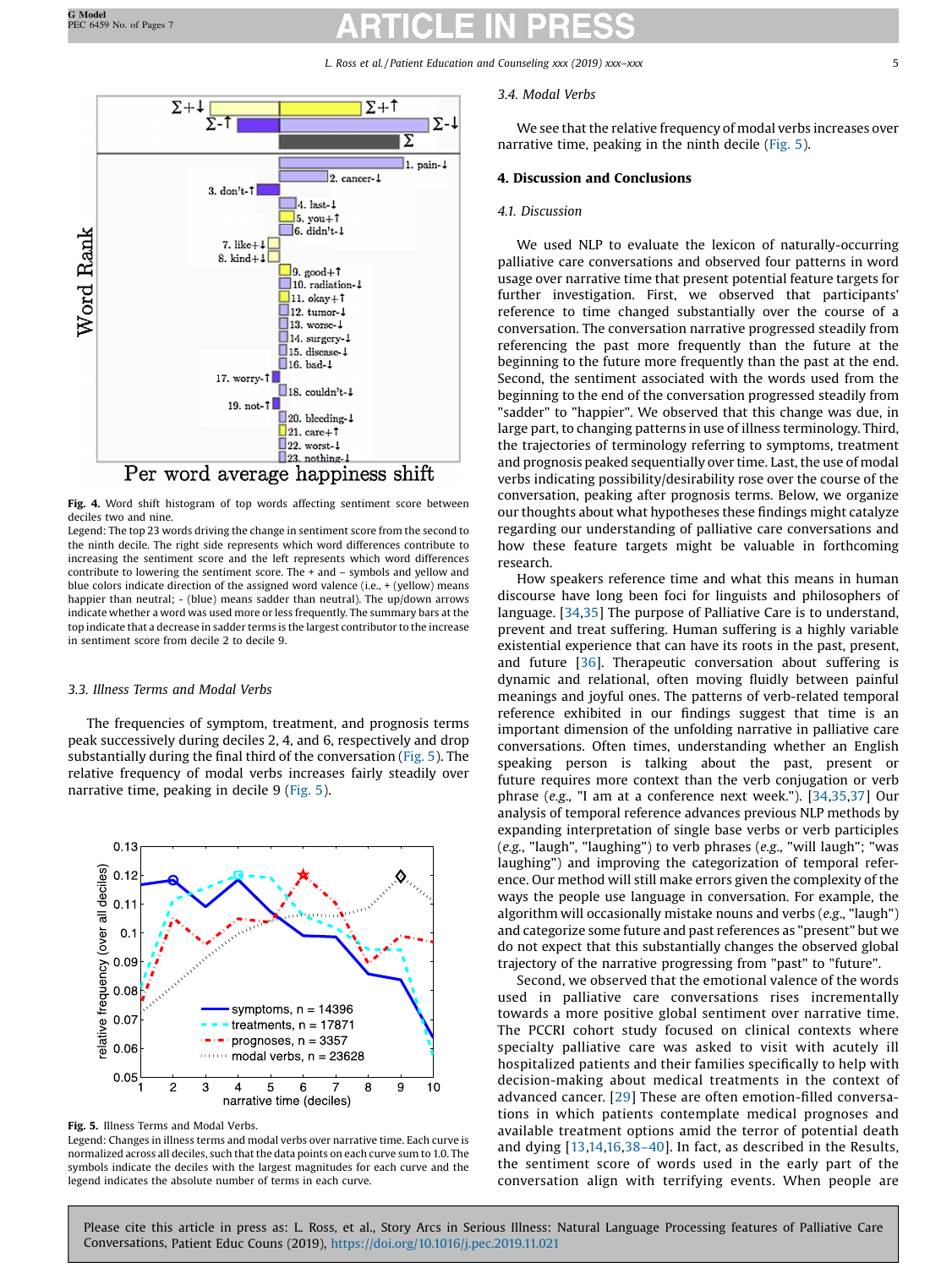6 L. Ross et al. / Patient Education and Counseling xxx (2019) xxx–xxx

experiencing intense emotions such as fear of dying, the ability to consider new information and reason effectively is quite challenging [[41\]](#page-6-0). The observed trajectory of word-related sentiment during the conversation narrative might be a marker of the therapeutic process of palliative care conversations to make some emotional space to reason. We observed that patterns in illnessterms accounted for much of this shift in sentiment. The approach that we used here to assign a sentiment value to each word was developed by state-of-the-art crowd sourcing. The "crowd" was not made up of hospitalized people with advanced cancer. How this affects our findings is unclear. On the one hand, terms like "cancer", "blood" or "death" might have lower impact on sentiment for people who might have acculturated to hearing them in their own healthcare, thus biasing our findings. On the other hand, palliative care conversations typically happen amid confusion, terror and vulnerability. In these cognitive states, people often interpret meaning heuristically. Therefore, it is also quite possible that the crowd sourced sentiments assigned to words might underestimate their impact on emotions when hearing them during palliative care conversations. Validly assigning meanings to words is critically important for using NLP to measure clinical communication. More research is necessary to understand the strengths and weaknesses of crowd sourcing methods and to identify which "crowds" are appropriate for improving NLP of serious illness conversations.

This study has important limitations. First, these conversations include English speaking participants from two regions of the United States. It is likely that the linguistic characteristics of conversations among non-English speakers and those from different geographic regions will differ. Whether those potential differences would lead to different trajectories of sentiment, temporal reference, illness terms or modal verbs is unknown. Second, as mentioned above, we used word-associated sentiment scores as defined by crowd-sourcing among people who were not seriously ill. Crowd sourcing to attribute meaning to language-in-use is an important method for NLP, including for sentiment analyses of oncology conversations. [\[12\]](#page-6-0) For serious illness communication research, such crowd-sourcing methods will benefit from including people with advanced diseases. Third, as we describe above, our existing NLP algorithm for temporal reference might underestimate the frequency of references to the past or future. Further work will require classification of non-verb lexicon to more accurately contextualize temporal reference in settings when the verb phrase is insufficient. Fourth, we evaluated usual trajectories of words in our sample of palliative care conversations. We anticipate, however, that palliative care conversations will exhibit fundamental sub-types that organize into a clinically relevant taxonomy of serious illness conversations. Further work is necessary to evaluate whether the features we identify in this analysis cluster into different trajectories that reveal distinct story arcs to palliative care conversations.

# 4.2. Conclusions

NLP is a useful method for empirically understanding the narrative arc of palliative care conversations. Our findings suggest that palliative care serious illness conversations are oriented from the past toward the future, from topics of symptoms to treatments to prognoses, from fewer to more indicators of possibility and desirability, and from sadder toward happier lexicon. This computational narrative approach holds promise for developing a taxonomy of serious illness conversations. Future research is needed to confirm these findings and establish whether these and other feature targets coalesce into identifiable story arcs that define clinically important sub-types of conversations.

## 4.3. PRACTICE IMPLICATIONS

Ecological theories of communication endorse a complex relationship between the context (habitat) and characteristics of conversations (phenotypes) that are beneficial for seriously ill persons' decision-making and amelioration of suffering. Our findings suggest that computational narrative analysis can reveal insights about the phenotpes of serious illness conversations that happen in the natural palliative care setting. Fully automating these computational methods for real time classification of serious illness conversation types will catalyze the capacity for observational researchers to conduct efficient large-scale studies to understand context-type (eg. habitat-phenotype) interactions, clinical trial researchers to develop type-matched interventions, educators to systematically evaluate their trainees' communication learning environment, and, eventually, healthcare re-design scientists to implement measurement-feedback systems that foster clinical environments where all seriously ill people experience meaningful, compassionate and person-centered communication.

# Acknowledgments

This work was funded in part by a Research Scholar Grant from the American Cancer Society (RSG PCSM124655; PI: Robert Gramling), a National Science Foundation Award (S-STEM, DUE-1356426, PI: Margaret J. Eppstein), a unrestricted philanthropic gift from MassMutual Insurance to the Vermont Complex Systems Center (Danforth), a Vermont EPSCoR grant from the National Science Foundation (Rizzo), a Research Experience for Undergraduates Award from the University of Vermont College of Engineering and Mathematical Sciences, and the Holly & Bob Miller Endowed Chair in Palliative Medicine. We thank the palliative care clinicians, patients, and families who participated in this research for their dedication to enhancing care for people with serious illness.

# Appendix A

Symptom, Treatment and Prognosis Terms identified among 947 words occurring at least one hundred times in the PCCRI dataset

## Symptom

comfortable, worried, tired, painful, symptom, shortness, hurting, confused, uncomfortable, weak, happy, comfort, sleepy, depressed, hurts, symptoms, pain, breathing, cough, constipation, dry, energy, appetite, awake, hurt, coughing, sleep, breathe, strength, breath, sleeping, bothering, nausea, strong, anxiety, wake, scary, depression, worry, stronger, anxious

# Treatment

morphine, patch, medications, drug, trial, CPR, line, Tylenol, button, doses, drugs, medical, feeding, oxygen, Ativan, Oxycodone, therapy, Dilaudid, chemotherapy, machine, antibiotics, treatment, radiation, surgery, treat, dose, meds, medicines, fluids, tube, hospice, medicine, dialysis, methadone, oral, ventilator, milligrams, management, resuscitation, fentanyl, chemo, pill, nutrition, ICU, milligram, medication, procedure, liquid, treatments, IV, pills

# Prognosis

cure, future, dying, die, prognosis, probably, hope, risk, hoping, death